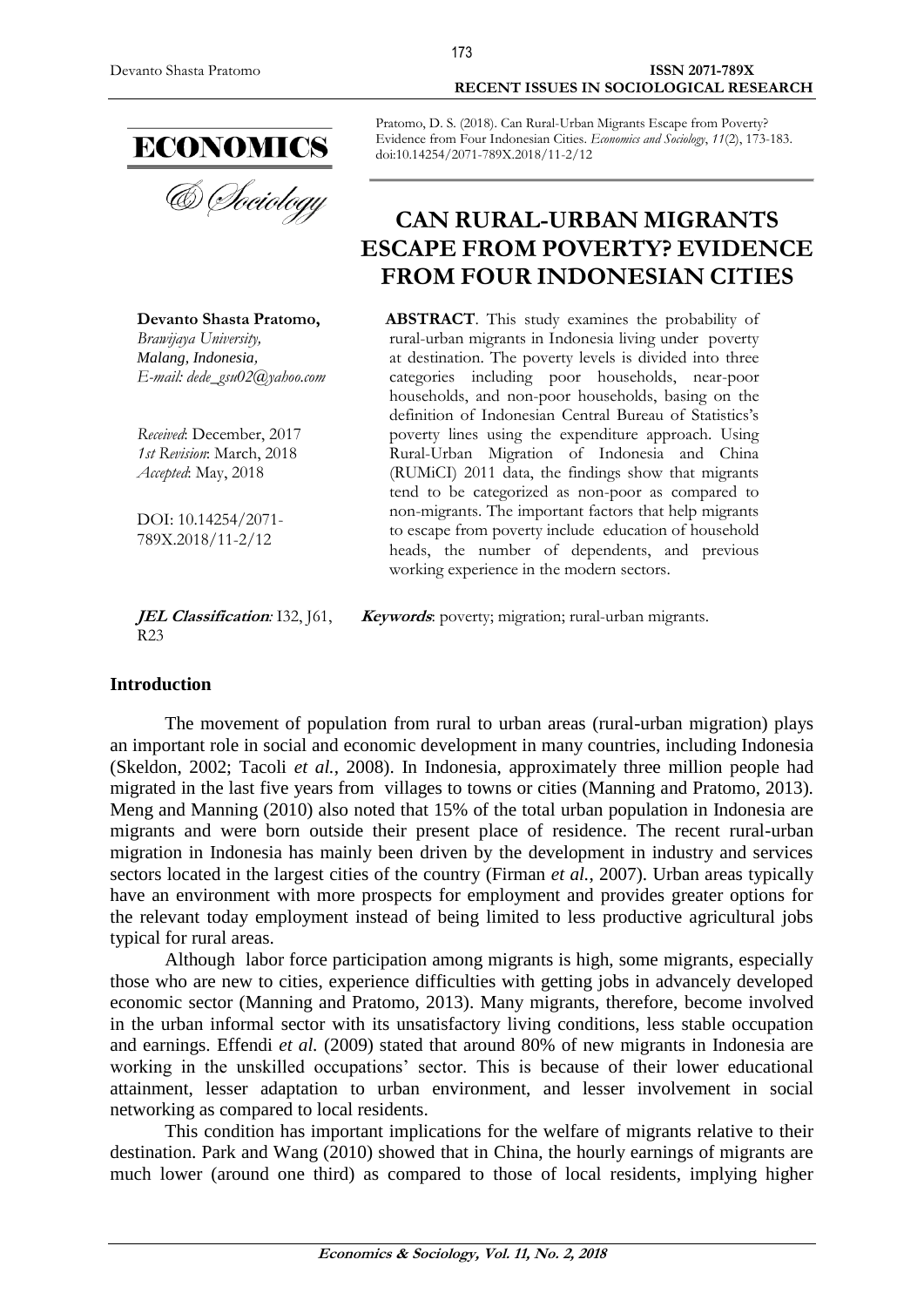|                        | 174                                           |
|------------------------|-----------------------------------------------|
| Devanto Shasta Pratomo | <b>ISSN 2071-789X</b>                         |
|                        | <b>RECENT ISSUES IN SOCIOLOGICAL RESEARCH</b> |

probability of the migrants being poor. High participation of migrant labor force at destination is also not a guarantee that migrants will not be poor (Skeldon, 2002; Odhiambo and Manda, 2003). Gong *et al.* (2012) indicated that 21 percent of rural-urban migrants in China are trapped in urban poverty. Using data in several low- and middle-income countries, Tacoli *et al.* (2008) also showed that the proportion of migrants among the urban poor ranges from 7 percent in Nigeria (the lowest), to 43 percent in Bolivia (the highest). Meanwhile, Resosudarmo *et al.* (2009a) found that more than 10 percent of the lifetime migrants in Indonesia are likely to be among poor households. Due to poverty conditions, many poor migrants in Indonesia are also found to be sources of urban problems, such as the proliferation of slum areas in many big cities (Effendi *et al.*, 2009).

However, the relationship between poverty and rural-urban migration is far from conclusive. In the case of China, Park and Wang (2010) showed that the impact of migration on urban poverty is not significant. Although hourly earnings of migrants are lower than those of local residents, migrants tend to work more hours compared to local residents. They also tend to have lower dependency ratio due to dominance of young and single person migrants, reducing the likelihood of poverty as measured based on their per capita expenditures. In Indonesia, many migrants also survived by leaving their families behind in home villages (Effendi *et al.*, 2009). This implies that the living costs of migrant households in cities may be lower than that of local residents.

Using Indonesian dataset, Resosudarmo *et al.* (2009a) found that migrant households are less likely to be poor than nonmigrants living in a same city. This suggests that migrants, particularly recent ones , in fact, have better socioeconomic status than local residents. This is also in line with the finding of (Skeldon, 2002) who showed that rural-urban migrants are more likely to be not the poorest group in their village. Park and Wang (2010) also indicated that in China, rural-urban migrants tend to have better human capital than those who remain behind in rural areas.

Based on these findings, this study determines the probability that rural-urban migrants in Indonesia live in poverty at their destination points (that is, in cities). To obtain specific results, the poverty level is divided into three categories: (i) migrants living in poor households, (ii) migrants living in near-poor households, and (iii) migrants living in non-poor households. The near-poor households category is added to see the vulnerable groups between the poor and the non-poor categories. These categories are examined based on the definition of poverty line by the Indonesian Central Bureau of Statistics. The definition of poverty line, which uses the expenditure approach, covers each specific district.

Using the migrants only data, this study is then extended by analyzing the dynamics of the migrant socioeconomic conditions in the villages (origin) and in the cities (destination). The previous condition in the place of origin includes whether the would-be migrants had nonagricultural (modern sector) experiences and how much they were earning before they moved to the cities. This study predicts that migrants with nonagricultural experiences at place of origin will benefit in terms of adaptation with the modern sector employment, thus, decreasing the likelihood of being paid lower and being poor. Meanwhile, the estimated earnings in the village are a proxy of migrants' financial background at place of origin. This financial background could lower the probability of being poor at destination. The migration status will also be specifically compared between lifetime migrants and recent migrants based on their duration of stay in the city.

Despite the importance of this study for policy development, developing countries usually suffer from a scarcity of data particularly on rural-urban migration. This study takes advantage of the longitudinal data source of Rural-Urban Migration of Indonesia and China (RUMiCI) conducted by the Australian National University (ANU) to investigate the labor market activities and socioeconomic conditions of individuals who have migrated from rural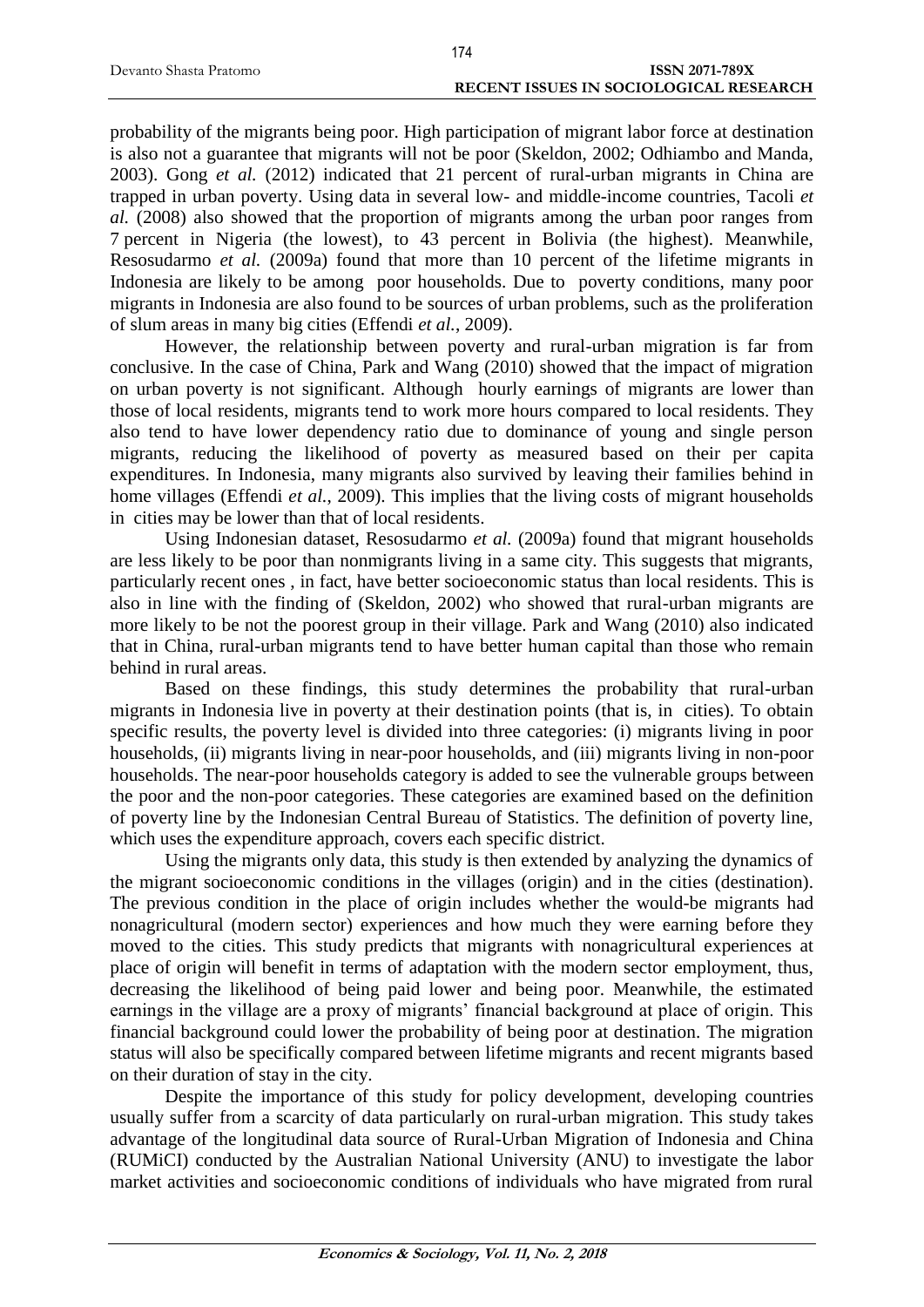|                        | 175                                           |
|------------------------|-----------------------------------------------|
| Devanto Shasta Pratomo | <b>ISSN 2071-789X</b>                         |
|                        | <b>RECENT ISSUES IN SOCIOLOGICAL RESEARCH</b> |

to urban areas. In practice, RUMiCI covers four largest rural-urban migration destination representing four big islands in Indonesia, including Tangerang as suburban area of Jakarta (Java), Medan (Sumatera), Samarinda (Kalimantan), and Makassar (Sulawesi).

This paper is outlined as follows: Section 2 reviews the literature used as background of the study, Section 3 describes the methodology and sample covered in the RUMiCI survey in the four cities of Indonesia, while Section 4 discusses the empirical results of the study. The final section summarizes the findings and conclusions.

## **1. Literature Review**

There have been less studies done on the effects of rural-urban migration on poverty in developing countries. Many studies have focused on the effects of international migration on poverty, particularly migration from developing countries to developed countries (see for example Galloway and Aaberge (2005 and Lelkes (2007). Using the data of European Union (EU) countries, Lelkes (2007) found that migrants who are not citizens of their country of residence tend to have higher risk of poverty at destination because of higher difficulties in adapting to the new environment. Specifically, Lelkes (2007) noted that non-EU migrants tend to have twice as high a risk of poverty at destination than EU migrants that have similar background with local residents (nonmigrants). However, as pointed out by Galloway and Aaberge (2005), in the case of Norway, immigrants with longer duration of stay reduced the probability of being poor at destination due to the fact that their labor force participation and performance increased over time in line with their assimilation.

The other studies examined the effects of migration and its remittances on poverty at the origin in the case of developing countries (see for example Yang and Martinez 2005 and Adams Jr. and Page 2005). Using cross-country data, Adams Jr and Page (2005) found that international migration and remittances reduce poverty in developing countries. Specifically, they found that a 10 percent increase in the share of international migrants in the country's population reduced poverty as measured by the share of people living below \$1 per day by 2.1 percent. Yang and Martinez (2005) found that remittance flow by Filipino international migrants decreased the poverty at home during the 1997 Asian financial crisis, supported by the appreciation of currency at destination against the Philippine peso. Comparing international and internal remittances, Adams Jr *et al.* (2008) showed that international remittances have a greater impact in reducing poverty than internal remittances in Ghana. Meanwhile, in Indonesia, Adams Jr and Cuecuecha (2010) found that international remittances have also a significant impact in reducing poverty. However, migrants tend to spend on consumption rather than on investment goods, suggesting the potential short-term impact only on poverty.

Using China Urban Labor Survey in 10 cities, Park and Wang (2010) examined the effects of migration on urban poverty and inequality. Interestingly, the studies found no significant differences in the poverty level of migrants to that of local residents. Although migrants have lower hourly earnings than local residents, they worked longer hours, have higher labor force participation rate, and have lower dependency ratio, reducing the probability of being categorized as poor households as measured by per capita household expenditure. The result is in contrast with the study by Odhiambo and Manda (2003) using Welfare Monitoring Survey in Kenya, showing that the higher labor force participation rate does not guarantee that urban households can escape poverty. This is mainly due to the fact that the working poor in Kenya are mostly employed in low-productivity industries, including the informal sectors. Moreover, although rural-urban migrants, in the case of China, tend to be not categorized as poor households, Park and Wang (2010) pointed out that migrants still face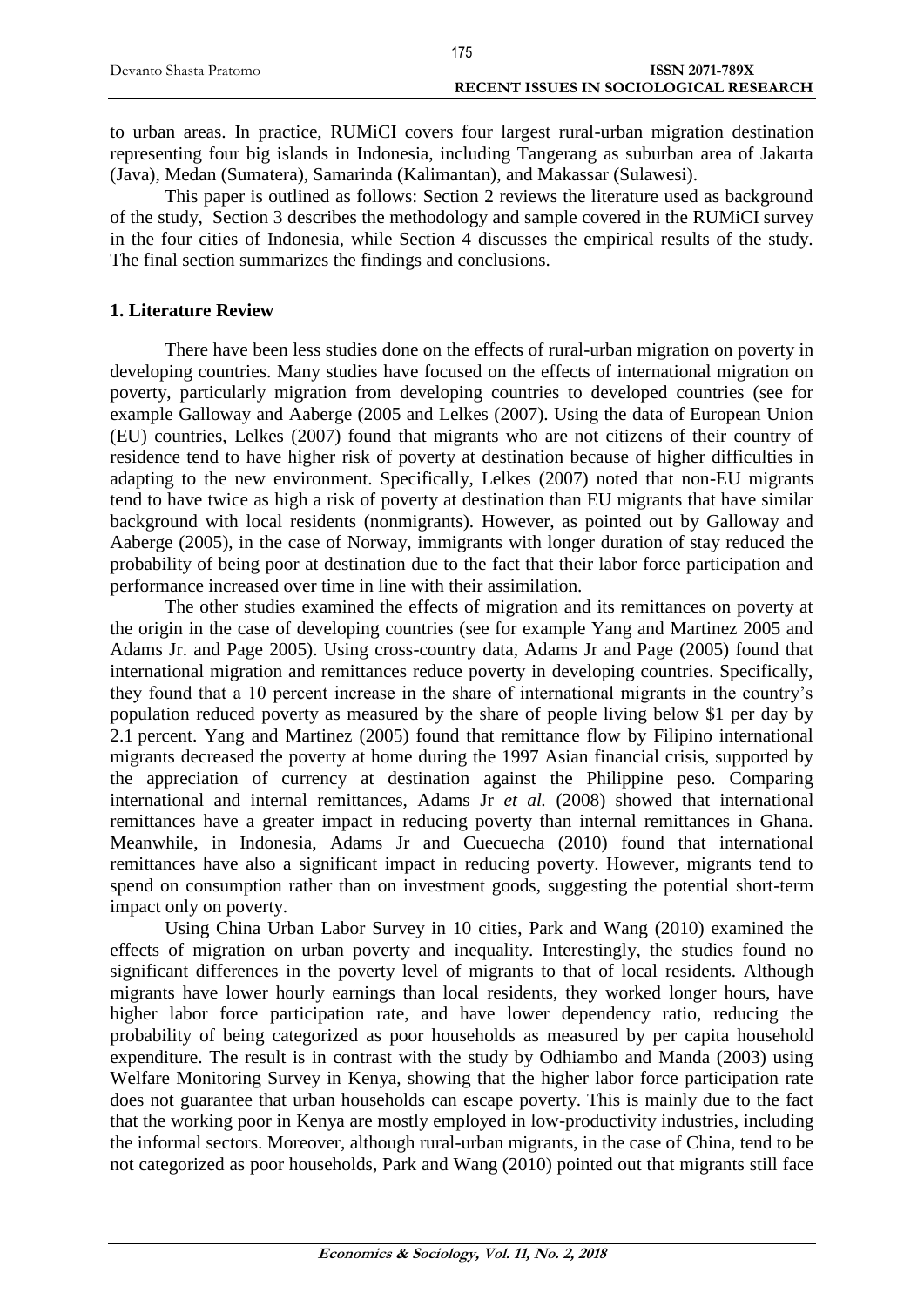difficulties in accessing non-income welfare in the cities, including housing and social insurance programs.

Using the same dataset of Indonesia, Resosudarmo *et al.* (2009a) found that the average household income of migrants is significantly higher than that of local residents. They are also less likely to be poor than the nonmigrants as measured by improvements in their socioeconomic status. The age of household head upon leaving the village is significant in influencing the poverty status of a migrant, suggesting that younger age at migration has lower probability of being poor. Using data from developing countries on socioeconomic status, Tacoli *et al.* (2008) suggest that rural-urban migrants are usually better educated than those who stay behind in the village. They are also better off in terms of economic resources, which serve as an economic advantage over the poorest urban groups. In the case of a developed country, Weber *et al.* (2007) found that migration status does not significantly influence poverty at destination because the rural population in a developed country (e.g., US) tends to be relatively wealthy. However, they also indicate that socioeconomic status – such as education, gender, and family size – are important in determining poverty at destination.

The introduction should briefly place the study in a broad context and highlight why it is important. It should define the purpose of the work and its significance. The current state of the research field should be reviewed carefully and key publications cited. Please highlight controversial and diverging hypotheses when necessary. Finally, briefly mention the main aim of the work and highlight the principal conclusions.

### **2. Data and Methodology**

 $\overline{a}$ 

The main dataset used for this study is the 2011 Rural-Urban Migration in China and Indonesia (RUMiCI), focusing on Indonesia, as surveyed by the Australian National University. RUMiCI is a longitudinal household-level survey conducted during 2008-2011 to investigate the labor market activities and socioeconomic conditions of individuals who have migrated from rural to urban areas and who were living in the four largest recent migrant destination cities in Indonesia, including Tangerang (suburban of Jakarta), Medan, Samarinda, and Makassar. Therefore, the survey was conducted only in urban areas.<sup>1</sup>

Although the scope of the study is not large enough to capture national representative samples, these four cities represent the four largest geographic islands in Indonesia – Java, Sumatera, Kalimantan, and Sulawesi – covering 33 percent of lifetime migrants and recent migrants from rural areas in Indonesia (Resosudarmo *et al.*, 2009b). Tangerang and Samarinda are younger cities, while Medan and Makassar are older cities providing diverse migrant socioeconomic experiences (Manning and Pratomo 2013). The information on the concentration of migrants in each region was derived from the 2005 Intercensal Population Survey (Supas), which provided information on residence at time of birth for all individuals, and residence five years previously for individuals aged 6 or above.

The sampling frame in the survey follows the same list of selected census blocks or residential segments (about 12% of total blocks) used by the Central Board of Statistics for the 2007 National Socio-Economic Household Survey (Susenas) in each of the selected cities (Resosudarmo *et al.*, 2009b). Susenas is a large-scale, cross-sectional and national representative survey to capture the socioeconomic conditions of all regions in Indonesia.

<sup>&</sup>lt;sup>1</sup> To distinguish urban and rural areas, RUMiCI follows the Central Board of Statistics classification based on population density, number of agricultural households, and presence of some typical urban infrastructures.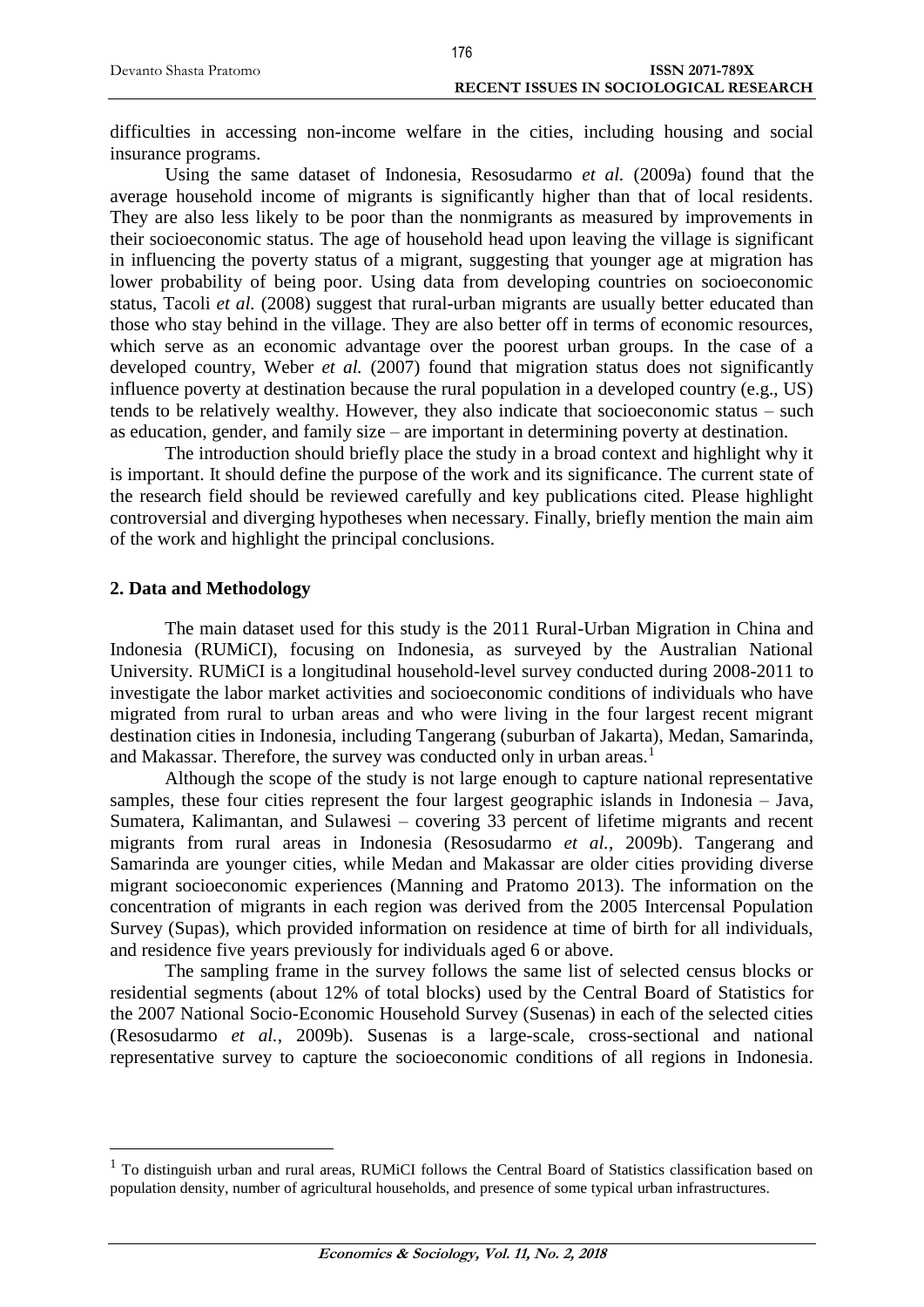| Devanto Shasta Pratomo | <b>ISSN 2071-789X</b>                  |
|------------------------|----------------------------------------|
|                        | RECENT ISSUES IN SOCIOLOGICAL RESEARCH |
|                        |                                        |

177

Based on the sampling frame, RUMiCI aims to obtain a total of 2,500 households, including migrants and nonmigrants.<sup>2</sup>

In RUMiCI, rural-urban migrants for Indonesia are defined as those who have lived at least five years continuously before 12 years old (the age before graduating from primary school). It is, therefore, expected that these migrants had childhood experiences in a rural environment. An individual who was born in the village but moved to the city after just few years or who had lived less than five years as a child in the village is therefore not defined as a migrant due to the fact that his or her skills and experiences may not be different from those of local residents. Moreover, recent migrants are defined as those who had moved to the city in the past five years, while lifetime migrants are defined as those who had moved to the city for five years or more.

The main advantage of this dataset compared to other datasets in Indonesia, such as the Indonesian Family Life Survey (IFLS) or the Population Census, is its focus on the ruralurban migration of a large number of households. In practice, the IFLS is a set of longitudinal data covering some questions about rural-urban migration but it is collected at a relatively infrequent interval, while the Population Census and Supas do not focus on changes in welfare and socioeconomic conditions of migrants and are collected at a particular point of time. The other national representative survey, such as the Indonesian National Labor Force Survey (Sakernas), does not provide data on rural-urban migration.

To determine the probability of individuals at the selected cities living below the poverty line, an ordered probit model is estimated by a maximum likelihood method. The survey data analysis is estimated to provide robust standard errors in the role of complex data design.<sup>3</sup> In the ordered probit model, the dependent variables include three different poverty levels based on the definition constructed by the Indonesian Central Board of Statistics using household expenditure data in four cities, represented by *j*:

 $j = 0$ : poor households;

 $\overline{a}$ 

- $j = 1$ : near-poor households;
- $j = 2$ : nonpoor households.

Poor households are selected if the individual is living in a poor household (household expenditure is below the poverty line), while near-poor households are selected if the individual is living between the poverty line and 20 percent above the poverty line (household expenditure is between the poverty line until 1.2 x the poverty line). Near-poor households are examined to see the number of individuals in the vulnerable category (in between poor and nonpoor categories). In addition, nonmigrant households are added if the individual is living in a nonpoor household (household expenditure is above 1.2 x the poverty line). The poverty line is the 2011 poverty line at selected cities based on Central Board of Statistics' calculation.

The main independent variable used in the first estimate is the migration status, namely, migrants and nonmigrants. As discussed above, migrants are defined as those who have lived in urban areas at least five years continuously before 12 years old. The other independent variables (covariates) used in the equation include (i) dummies of city of residents, (ii) gender of household head, (iii) household head's occupation, (iv) age of household head, (v) number of dependents, and (vi) educational attainment of household

 $2$  In practice, RUMiCI tries to obtain the same proportion of migrants and nonmigrants in each selected city to maximize the accuracy of estimates. However, there are some difficulties in finding the large number of recent migrant households in some cities, giving around 900 households for each nonmigrant household and lifetime migrant household, and around 600 households only for recent migrants (Resosudarmo *et al.*, 2009b).

<sup>&</sup>lt;sup>3</sup> This is conducted by svyoprobit on Stata using sampling weight based on the estimated migrant population from specific district in the Population Census 2010 (IPUMS International), following a method similar to that of Resosudarmo and Suryadarma (2014).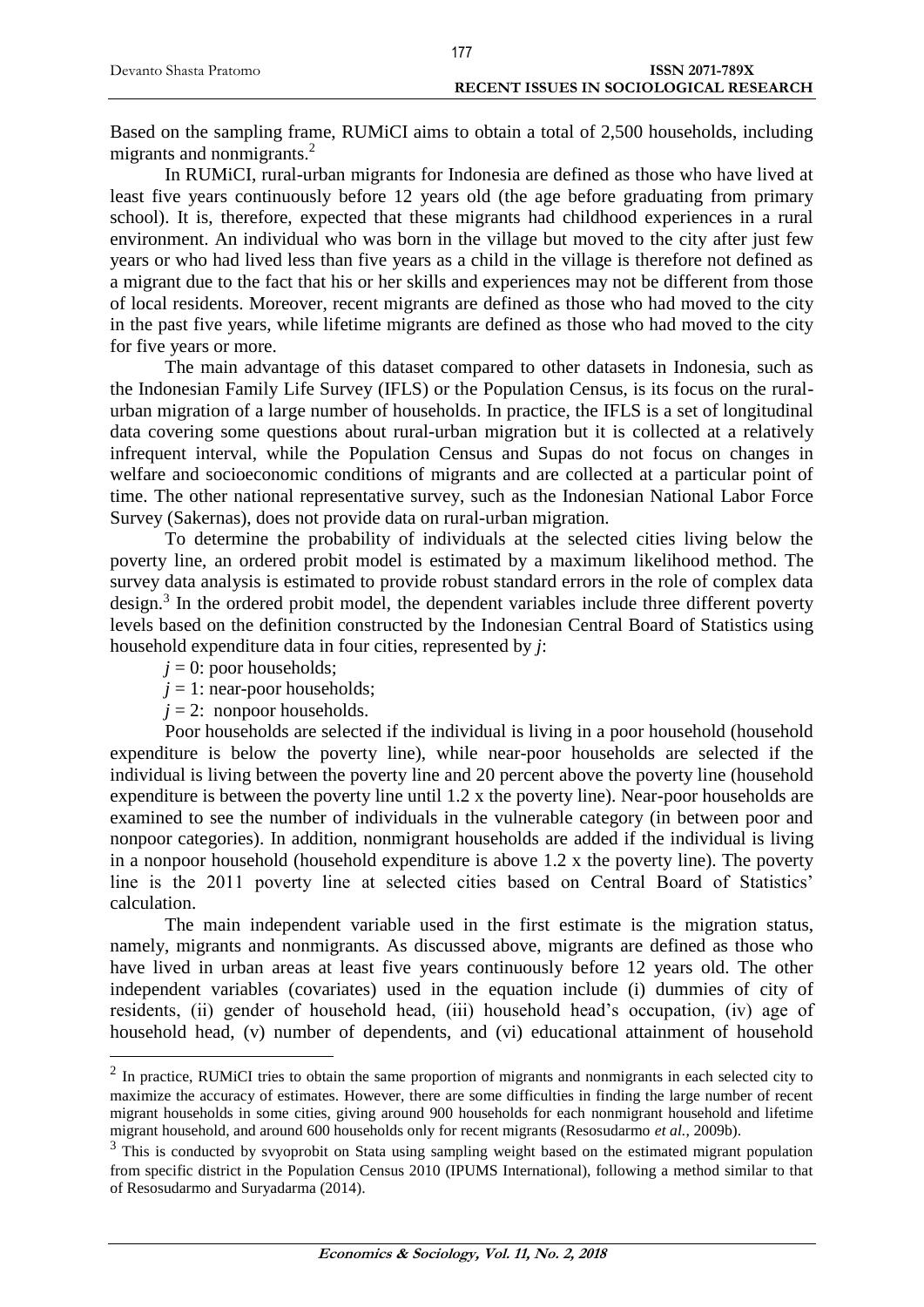|                        | .                                             |
|------------------------|-----------------------------------------------|
| Devanto Shasta Pratomo | <b>ISSN 2071-789X</b>                         |
|                        | <b>RECENT ISSUES IN SOCIOLOGICAL RESEARCH</b> |
|                        |                                               |

head. To examine the dynamic of the socioeconomic condition at destination, the household poverty status of individuals in 2008 (the first round of the survey) is added as one explanatory variable. The interaction between migration status (migrant or nonmigrant) and the household poverty status of individuals in 2008 are also added to see the dynamics or potential of poverty status of migrants at destination.

Using similar method in the second estimate, this study focuses on migrant household sample (migrants only) to examine the probability of migrants at the selected cities living below the poverty line. The dependent variable follows the previous estimate consisting of three outcomes of poverty levels including poor households, near-poor households, and nonpoor households. The migration status in the explanatory variable is divided into recent migrants and lifetime migrants based on their (rural-urban migrants) duration of stay in the city. Aside from the household and individual characteristics, some migration-related characteristics are added in the explanatory variables including whether migrants have previous activities in the modern sector (nonagricultural sector) in the village, their household monthly earnings before they moved to the cities, the main motive of migration, and whether the migrants have a network at destination before moving to the cities.

#### **3. Empirical Results**

*Table 1* presents the descriptive statistics of the variables used in the ordered probit model for all individuals, while *Table 2* presents the descriptive statistics of the variables used in the ordered probit model for migrants.

|                                | Poor      |           | Near Poor |           | Nonpoor   |           |
|--------------------------------|-----------|-----------|-----------|-----------|-----------|-----------|
|                                | Mean      | Std.Dev.  | Mean      | Std.Dev.  | Mean      | Std.Dev.  |
| Migrant                        | 0.395     | 0.489     | 0.427     | 0.495     | 0.564     | 0.495     |
| Medan                          | 0.232     | 0.423     | 0.273     | 0.447     | 0.313     | 0.464     |
| Makassar                       | 0.139     | 0.347     | 0.092     | 0.291     | 0.238     | 0.426     |
| Samarinda                      | 0.266     | 0.443     | 0.279     | 0.449     | 0.177     | 0.382     |
| Males HHH                      | 0.873     | 0.333     | 0.847     | 0.361     | 0.832     | 0.374     |
| <b>HHH Working in Industry</b> | 0.114     | 0.318     | 0.148     | 0.356     | 0.138     | 0.345     |
| HHH Working in Trade           | 0.165     | 0.372     | 0.164     | 0.371     | 0.229     | 0.421     |
| <b>HHH Working in Services</b> | 0.190     | 0.393     | 0.230     | 0.422     | 0.245     | 0.430     |
| Age of HHH                     | 47.320    | 13.822    | 42.536    | 11.506    | 43.792    | 13.193    |
| Age of HHH Squared             | 2,429.515 | 1,449.976 | 1,940.929 | 1,058.583 | 2,091.716 | 1,228.571 |
| Number of Dependents           | 5.059     | 2.034     | 4.689     | 1.784     | 3.957     | 1.909     |
| <b>Education of HHH</b>        | 7.110     | 4.045     | 8.044     | 3.630     | 10.142    | 4.259     |
| Poor_2008                      | 0.582     | 0.494     | 0.377     | 0.486     | 0.167     | 0.373     |
| Migrant*Poor 2008              | 0.228     | 0.420     | 0.142     | 0.350     | 0.068     | 0.252     |

Table 1. Descriptive Statistics for Households' Poverty Status (All Individuals)

Std. Dev. = standard deviation.

*Source*: Authors' Calculation.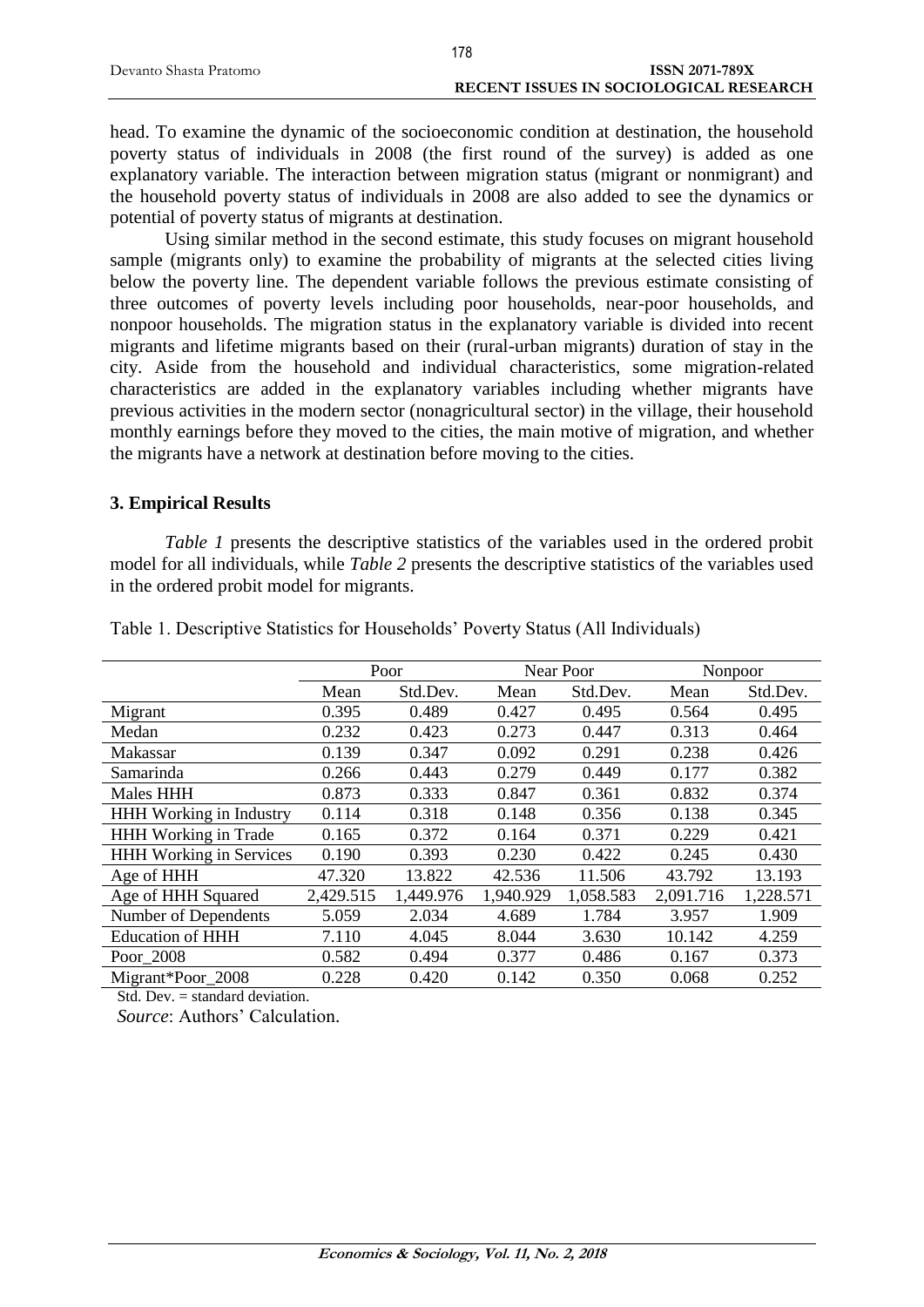|                                | Poor      |           |           | Near Poor |           | Nonpoor   |  |
|--------------------------------|-----------|-----------|-----------|-----------|-----------|-----------|--|
|                                | Mean      | Std. Dev. | Mean      | Std. Dev. | Mean      | Std. Dev. |  |
| <b>Recent Migrants</b>         | 0.115     | 0.321     | 0.166     | 0.374     | 0.237     | 0.425     |  |
| Medan                          | 0.240     | 0.429     | 0.265     | 0.444     | 0.282     | 0.450     |  |
| Makassar                       | 0.135     | 0.344     | 0.120     | 0.328     | 0.244     | 0.430     |  |
| Samarinda                      | 0.333     | 0.474     | 0.313     | 0.467     | 0.172     | 0.377     |  |
| Males HHH                      | 0.896     | 0.307     | 0.855     | 0.354     | 0.813     | 0.390     |  |
| <b>HHH Working in Industry</b> | 0.104     | 0.307     | 0.181     | 0.387     | 0.165     | 0.371     |  |
| HHH Working in Trade           | 0.167     | 0.375     | 0.241     | 0.430     | 0.223     | 0.417     |  |
| <b>HHH Working in Services</b> | 0.135     | 0.344     | 0.133     | 0.341     | 0.229     | 0.421     |  |
| <b>Education of HHH</b>        | 8.365     | 3.756     | 7.940     | 3.559     | 10.471    | 4.044     |  |
| Number of Dependent            | 1.573     | 1.254     | 1.410     | 1.137     | 0.776     | 0.877     |  |
| Previous work: Agriculture     | 0.302     | 0.462     | 0.422     | 0.497     | 0.222     | 0.416     |  |
| Earnings in the Village        | 13.152    | 0.644     | 13.201    | 0.762     | 13.279    | 0.867     |  |
| Poor-2008                      | 0.577     | 0.496     | 0.305     | 0.463     | 0.129     | 0.336     |  |
| Age of HHH                     | 46.836    | 13.554    | 43.811    | 13.078    | 42.921    | 13.737    |  |
| Age of HHH Squared             | 2,375.606 | 1,432.89  | 2,088.567 | 1,256.59  | 2,030.819 | 1,262.45  |  |
| Medan                          | 0.230     | 0.423     | 0.244     | 0.432     | 0.268     | 0.443     |  |
| Samarinda                      | 0.308     | 0.463     | 0.289     | 0.456     | 0.181     | 0.385     |  |
| Makassar                       | 0.125     | 0.332     | 0.111     | 0.316     | 0.226     | 0.418     |  |

|  | Table 2. Descriptive Statistics for Households' Poverty Status (Migrants Only) |  |  |
|--|--------------------------------------------------------------------------------|--|--|
|  |                                                                                |  |  |

Std. Dev.  $=$  standard deviation.

*Source*: Authors' Calculation.

In order to interpret the ordered probit analysis, this study reports the marginal effects of each coefficient because the interpretation of the raw regression is not directly informative and is not comparable within different categories. On the equations used in this study, the marginal effects provide information on the change in probabilities of each selected poverty status. Therefore, and specifically, a change in the independent variable may increase the probability of one selected poverty status category and may decrease the probability of the other selected poverty status categories, providing a zero value of total probabilities across all selected categories.

*Table 3* presents the findings of the poverty status of migrants and nonmigrants at destination using ordered probit estimate. As shown in *Table 3*, rural-urban migrant households are less likely to be categorized as poor households (and near-poor households). In other words, they are more likely to be categorized as nonpoor in the cities. This is consistent with Resosudarmo et al. (2009a) suggesting that rural-urban migrants in Indonesia are less likely to be poor than nonmigrants since the average income of migrant households is significantly higher than that of local residents. This is possible as the migrants tend to have better socioeconomic status than the local residents. Migrants may also not belong to the poorest households at the origin due to the fact that most poor people at the origin do not migrate, lowering risk of poverty at destination.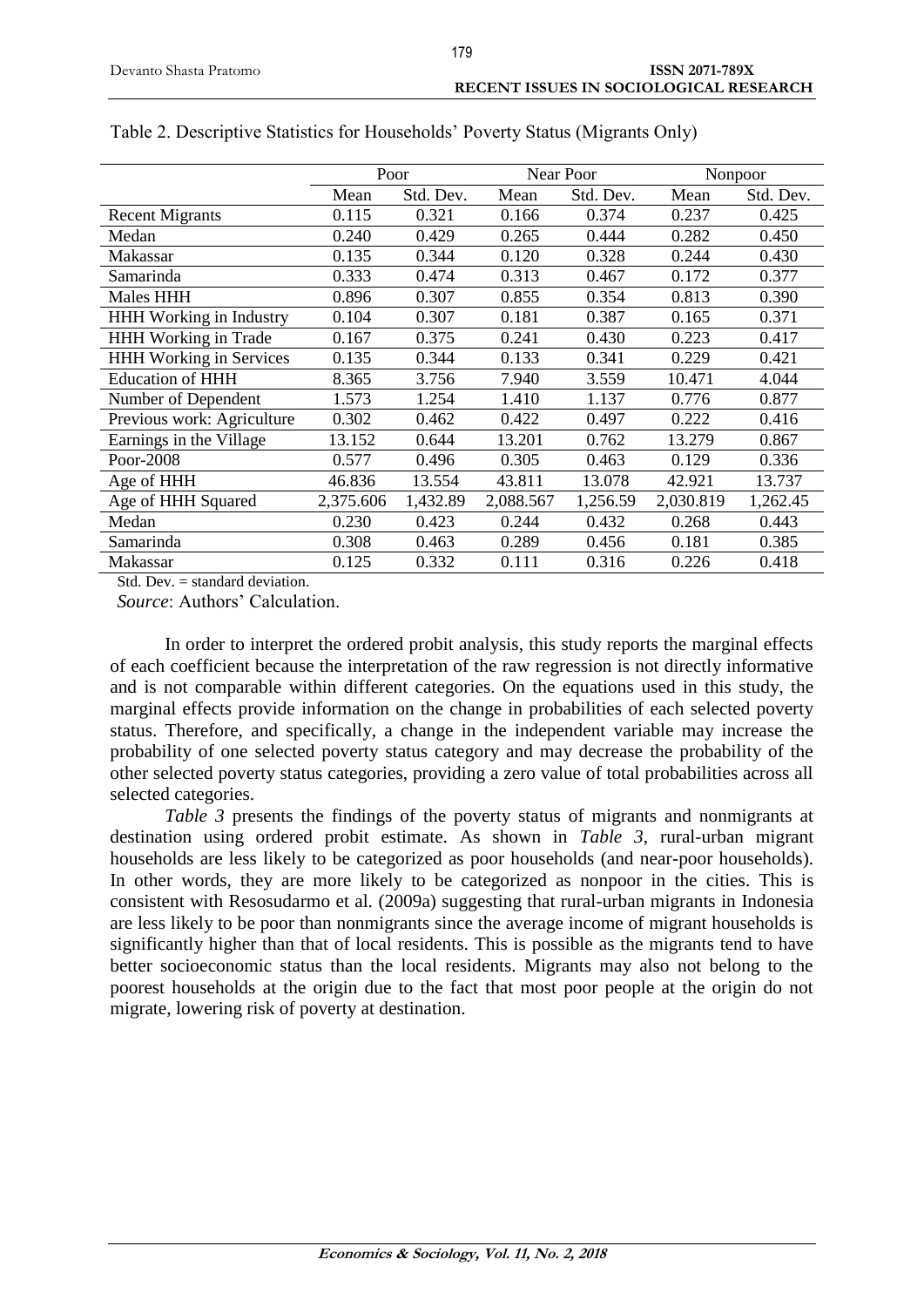|                                | Poor     |         | Near Poor |         | Nonpoor    |         |
|--------------------------------|----------|---------|-----------|---------|------------|---------|
|                                | M.E.     | P value | M.E.      | P value | M.E.       | P value |
| Migrant                        | $-0.052$ | 0.022   | $-0.035$  | 0.046   | 0.087      | 0.028   |
| Males HH Head                  | $-0.052$ | 0.144   | $-0.027$  | 0.099   | 0.078      | 0.126   |
| HHH Working in Industry        | 0.029    | 0.292   | $-0.019$  | 0.327   | 0.048      | 0.304   |
| <b>HHH Working in Trade</b>    | $-0.054$ | 0.009   | $-0.035$  | 0.023   | 0.089      | 0.012   |
| <b>HHH Working in Services</b> | $-0.049$ | 0.031   | $-0.031$  | 0.047   | 0.081      | 0.034   |
| Age of HHH                     | $-0.006$ | 0.241   | $-0.003$  | 0.235   | 0.01       | 0.236   |
| Age of HHH Squared             | 0.00005  | 0.325   | 0.00003   | 0.319   | $-0.00008$ | 0.322   |
| Number of Dependent            | 0.022    | 0.000   | 0.013     | 0.001   | $-0.035$   | 0.000   |
| <b>Education of HHH</b>        | $-0.013$ | 0.000   | $-0.008$  | 0.000   | 0.021      | 0.000   |
| Poor-2008                      | 0.104    | 0.001   | 0.052     | 0.000   | $-0.156$   | 0.000   |
| Migrant*Poor-2008              | 0.228    | 0.067   | 0.071     | 0.000   | $-0.029$   | 0.031   |
| Medan                          | $-0.054$ | 0.038   | $-0.033$  | 0.054   | 0.087      | 0.041   |
| Samarinda                      | 0.038    | 0.248   | 0.021     | 0.210   | $-0.059$   | 0.233   |
| Makassar                       | $-0.091$ | 0.000   | $-0.063$  | 0.001   | 0.154      | 0.000   |
| No of observation              | 1889     |         |           |         |            |         |

*Note*: M.E is marginal effect, estimated by svyprobit.

*Source*: Authors' Calculation.

The other possible reason is that migrants who move to the cities mostly have lower dependency ratio as indicated by Effendi *et al.* (2009), reducing the possibility of their being categorized as poor based on per capita expenditure data of the household. The issue of dependency ratio is also supported by the number of dependents in family, a variable which significantly influences the poverty status. As shown in *Table 3*, the number of dependents in a family is positive for poor and near-poor categories, suggesting that a higher number of dependent increases the probability of migrants and nonmigrants to be categorized as poor and near-poor households since their cost of living is higher. This is also consistent with the study of Park and Wang (2010), which found that migrants living with more dependents will be increasing the likelihood of their poverty as measured by their per capita household expenditure.

In general, the adaptation and assimilation issues do not seem to be severe problems in rural-urban migration in Indonesia. This is supported by Effendi *et al.* (2009) showing that some cities, such as Medan, have pluralistic population composition by ethnicity without any fundamental barriers. The result is different with Lelkes (2007) in the case of international migration, showing that migrants tend to have higher risk of poverty at destination as they face more problems of adapting to the new environment because of their different social and cultural backgrounds, including the language barrier.

Looking at the other explanatory variables, migrants and nonmigrants with household heads working in trade and services sectors are less likely to be categorized as poor and nearpoor. In contrast, migrants and nonmigrants with household heads working in industrial sectors are not significant in number. The education of the household head is another key for migrants and nonmigrants to escape from poverty, as indicated by the negative coefficients for poor and near-poor categories. Meanwhile, the gender and age of the household heads are not significant factors in determining escape from poverty.

Another important issue is the poverty dynamic of the migrants and nonmigrants as measured by the change in poverty status from the first round of the survey (2008) to the latest survey (2011). As presented in *Table 3*, respondents categorized as poor in the 2008 survey tended to remain categorized as poor and near-poor in the 2011 survey. In practice, the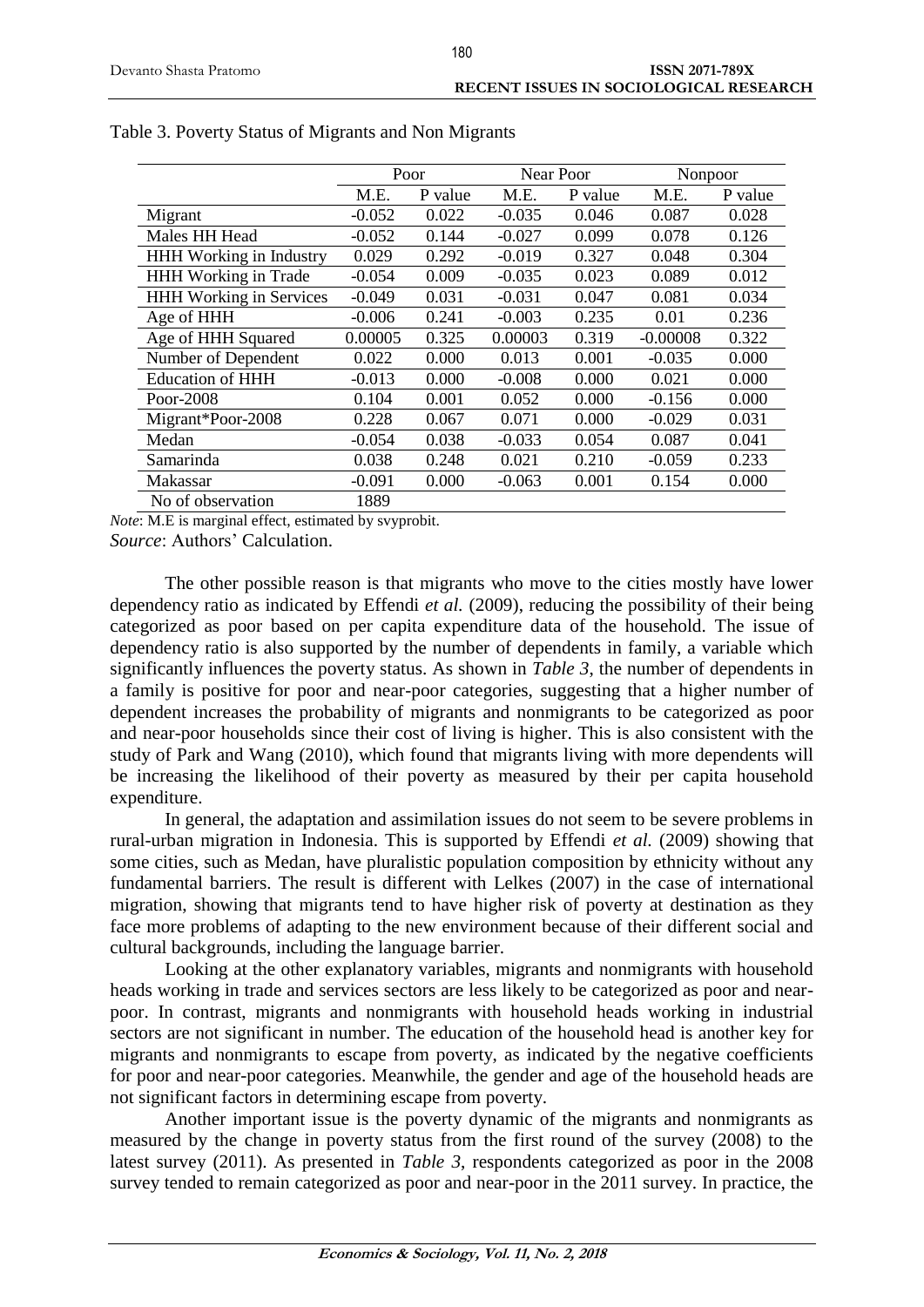coefficient of the near poor (0.052) is lower than the coefficient of the poor (0.104), suggesting that migrants and nonmigrants who are poor in 2008 are finding it difficult to move from poor category into near-poor category. Similarly, among migrants, the interaction coefficient of migration status and poverty status in 2008 shows that the coefficient of poor  $(0.228)$  is relatively higher than the coefficient of near-poor  $(0.071)$  suggesting that several migrants remain trapped at the poor households level as shown in the latest round of the survey.

*Table 4* presents the estimate of the poverty status among migrants only using the same method as the first estimate. Unlike the first estimate, the migration status variable used in the previous estimate is modified using recent migrants and lifetime migrants to measure the number of years migrants stayed in the cities. The results in *Table 4* confirm that the probability of being poor is not significantly different between recent migrants and lifetime migrants. However, the recent migrants are more likely to be categorized as near poor, suggesting that they are more vulnerable than the lifetime migrants. The recent migrants are also less likely to be categorized as nonpoor compared to lifetime migrants, although it is only significant at 10 percent level.

|                                | Poor        |         |             | Near Poor |            | Nonpoor |
|--------------------------------|-------------|---------|-------------|-----------|------------|---------|
|                                | M.E.        | P value | M.E.        | P value   | M.E.       | P value |
| <b>Recent Migrant</b>          | 0.157       | 0.166   | 0.077       | 0.052     | $-0.234$   | 0.100   |
| <b>Males HHH</b>               | 0.045       | 0.090   | 0.038       | 0.101     | $-0.084$   | 0.068   |
| <b>HHH Working in Industry</b> | $-0.045$    | 0.221   | $-0.038$    | 0.275     | 0.083      | 0.227   |
| <b>HHH Working in Trade</b>    | $-0.034$    | 0.298   | $-0.027$    | 0.252     | 0.061      | 0.263   |
| HHH Working in Services        | $-0.094$    | 0.002   | $-0.081$    | 0.006     | 0.176      | 0.000   |
| <b>Education of HHH</b>        | 0.001       | 0.705   | 0.001       | 0.697     | $-0.003$   | 0.700   |
| Previous work: Agriculture     | 0.103       | 0.044   | 0.059       | 0.137     | $-0.163$   | 0.061   |
| Number of Dependent            | 0.032       | 0.012   | 0.023       | 0.074     | $-0.055$   | 0.015   |
| Earnings in the Village        | 0.009       | 0.597   | 0.006       | 0.636     | $-0.015$   | 0.612   |
| Poor-2008                      | 0.242       | 0.010   | 0.108       | 0.008     | $-0.351$   | 0.001   |
| Age of HHH                     | 0.003       | 0.741   | 0.002       | 0.742     | $-0.006$   | 0.740   |
| Age of HHH Squared             | $-0.000008$ | 0.930   | $-0.000006$ | 0.930     | $-0.00002$ | 0.930   |
| Medan                          | $-0.065$    | 0.041   | $-0.053$    | 0.025     | 0.119      | 0.013   |
| Samarinda                      | $-0.083$    | 0.008   | $-0.071$    | 0.012     | 0.154      | 0.001   |
| Makassar                       | $-0.061$    | 0.010   | $-0.056$    | 0.016     | 0.117      | 0.002   |
| No observation                 | 844         |         |             |           |            |         |

Table 4. Poverty Status among Migrants (Migrants Only)

*Note*: M.E is marginal effect, estimated by svyprobit.

*Source*: Authors' Calculations.

The result confirms that the duration of migration matters. The probability of escaping from poverty increases with the duration of migration in line with the improvement in socioeconomic condition. However, as noted earlier, the probability of being categorized as poor is not significant for recent migrants. In other words, there is no significant difference in being poor between recent migrants and lifetime migrants. The possible reason is that recent migrants are more likely young migrants and are mostly single persons with lower dependency ratio, reducing the possibility of being categorized as poor based on their per capita household expenditure.

Some variables, such as previous work at origin, are important in explaining the poverty status among migrants. The probability of migrants as being poor increases if their previous work at origin is agriculture, suggesting that these migrants have no experience in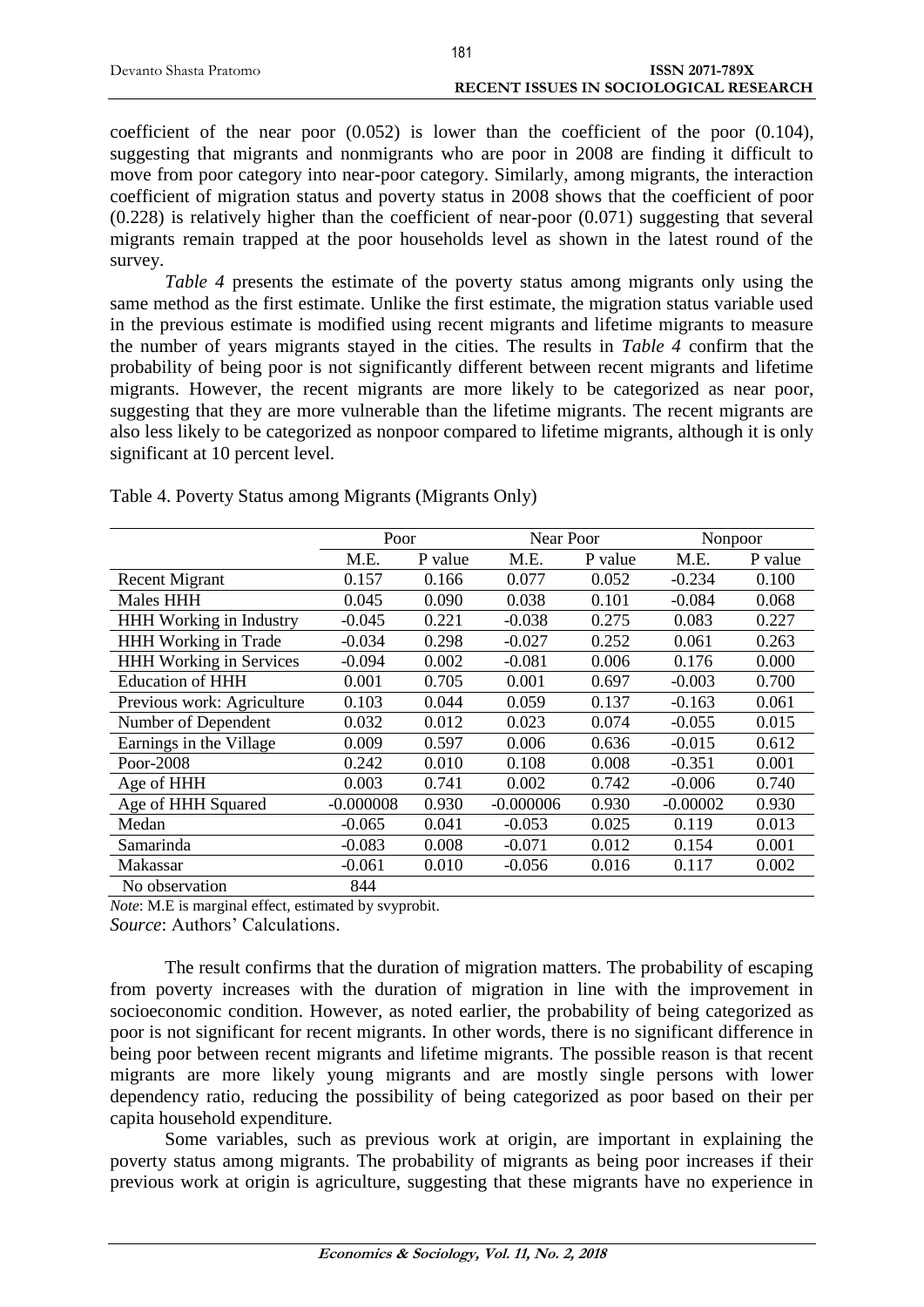|                        | 182                                    |
|------------------------|----------------------------------------|
| Devanto Shasta Pratomo | <b>ISSN 2071-789X</b>                  |
|                        | RECENT ISSUES IN SOCIOLOGICAL RESEARCH |

the modern sectors. It can also be said that migrants with experience in the modern sectors at origin are less likely to be trapped in poverty. The number of dependents, once again, is important, suggesting that the higher number of dependents, the higher the risk of being categorized as poor. Migrants categorized as poor during the first survey in 2008 find difficulties in escaping from their poverty status in the latest survey in 2011, although some migrants are better off as indicated by the positive significant effect on near-poor category. Finally, looking at destination, migrants living in Medan, Samarinda, and Makassar find less difficulties in escaping from their poverty status compared to those in Tangerang, which has a higher population density.

#### **Conclusions**

This study examines the poverty status of migrants (and nonmigrants) in four cities in Indonesia using the 2009 Rural-Urban Migration in China and Indonesia (RUMiCI) dataset. There is no clear indication so far, from the previous studies, whether migrants can move out of poverty when they stay in their cities or destination. In this study, poverty levels are divided into three categories: poor households, near-poor households, and nonpoor households, based on the definition of the Indonesian Central Bureau of Statistics's poverty lines using the expenditure approach.

Findings show that migrants tend to be categorized as nonpoor compared to nonmigrants. The lower dependency ratio in the households significantly influences the possibility of migrants to be categorized as poor households based on per capita household expenditure. Although some migrant households can escape from poverty by moving out from poor category into near-poor category, a big proportion of migrant households remains poor and cannot escape from poverty. The other important factors that help migrants to escape from poverty include the education of household heads, number of dependents, and previous work experience in the modern sector.

### **Acknowledgement**

The author is thankful to the East Asian Development Network (EADN) Research Grant 2015 to carry out this research.

### **References**

- Adams, Jr, R. H., Page, J. (2005). Do international migration and remittances reduce poverty in developing countries? *World Development*, *33*(10), 1645-1669.
- Adams, Jr, R. H., Cuecuecha, A. (2010). The economic impact of international remittances on poverty and household consumption and investment in Indonesia. *World Bank Policy Research Working Paper Series*, No. WPS5433, Washington. D. C, World Bank.
- Adams, Jr, R. H., Cuecuecha, A., Page, J. (2008). The impact of remittances on poverty and inequality in Ghana. *World Bank Policy Research Working Paper Series*, No. WPS4732, Washington. D.C, World Bank.
- Effendi, T. N., Mujiyani, F. I., Darmawan, D. A., Widhyharto, D. S. (2009). *Compositions and Characteristics of Rural Urban Migrants in Four Indonesian Cities*. Working Paper, Centre for Population and Policy Studies, Yogyakarta, Universitas Gadjah Mada.
- Firman, T., Kombaitan, B., Pradono, P. (2007). The dynamics of Indonesia's urbanisation, 1980-2006. *Urban Policy and Research*, *25*(4), 433-454.